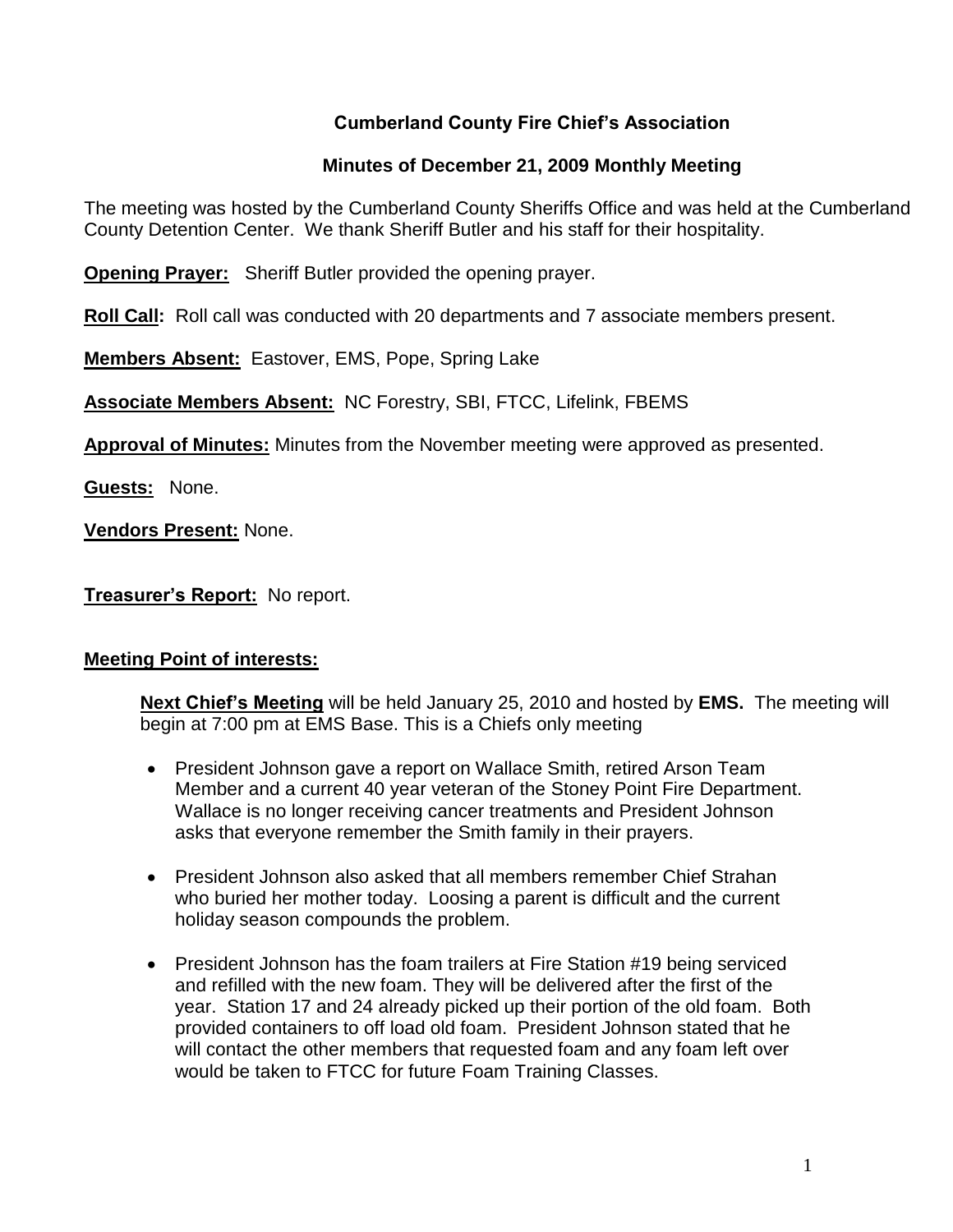- Please begin filling out the ID card information sheets that are enclosed in your packets. Please complete all blocks, whereas incomplete forms will be returned. This information will be loaded into the new ID card program in order to speed up the process. He stated that Station 26 has returned their forms and we will start the issue with Beaver Dam sometimes next month and then go from there.
- President Johnson thanked the members for their work this year and wished everyone a Merry Christmas and a Happy New Year

# **OLD BUSINESS:**

• No old business.

# **NEW BUSINESS:**

• President Johnson advised the membership that January 2010 was an election year for all the members of the Executive Committee. He had spoken with a couple of Chief's about leading the Nomination Committee but had no one to get back to him about the process. He offered any Chief Officer in the association that wants to serve as the Nomination Committee Chair, or anyone that wants to serve on the Nomination Committee to contact him before the  $1<sup>st</sup>$  of the Year and they would be appointed to the task. However if no one accepts the challenge he stated we would do it the old and parliamentary way of opening the nomination for offices and accepting nominations from qualified members straight from the floor. A valid process that meets the indent of our By-Laws.

# **COMMITTEE REPORTS:**

### **I D CARD COMMITTEE** Lt. Tara Johnson (Stoney Point) Chairperson

• FYI. Fire Chiefs are required to send a signed letter or memo with a firefighter requesting an ID Card. For any questions or an appointment contact 424-0694 or e-mail at [tara@stoneypointfire.com](mailto:tara@stoneypointfire.com)

### **FIRE PREVENTION/EDUCATION COMMITTEE** Chief J. F. Hall (Bethany) Chairperson

 Chief J.F. Hall inquired about the purchase of a Fire Prevention Education video for the new Safety House. President Johnson advised Chief Hall that he would send him the link to the Surrey Fire Safety House Company. There are Video Programs out on the open marked to purchase that will meet our needs. President Johnson asked Chief Hall to check this out and to look at all ages in order to have flexibility and have a several recommendations ready by next meeting.

### **COMMUNICATIONS COMMITTEE** Chief B. Bullard (Stedman) Chairperson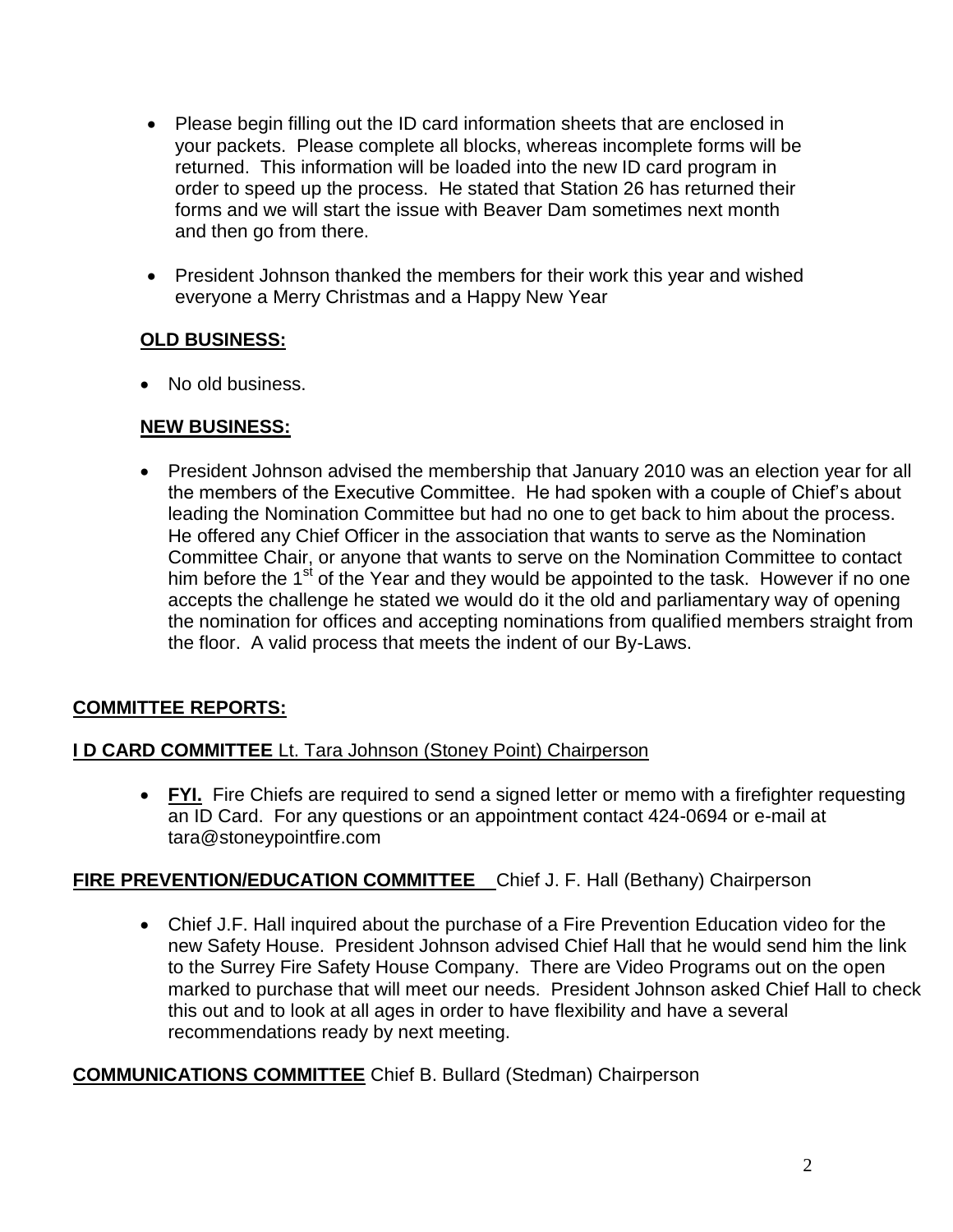- There will be a CAD and viper system meeting sometime after the new year. The standards and communications team members will be notified.
- President Johnson asked Susan to assign Viper Channels to more departments on county calls only to test the system for capacity. He stated that Hoke County Fire & EMS services switched to VIPER and experiencing capacity problems which have a negative affect on the operations. We need to insure the system can handle the Cumberland County Fire Service demand without frequent busy signals. He stated lets not wait until we switch to find out that problems exist lets work through them now. (Susan stated she would let Kenny know).

### **STANDARDS & POLICY COMMITTEE** Chief K. Hall (Cumberland Road) Chairperson

• No report.

**TRAINING COMMITTEE** Chief P. Strahan (Westarea) Chairperson

• No report.

**MEMORIAL COMMITTEE** Chief R. Marley (Pearce's Mill) Chairperson

• No report.

#### **AUTOMATIC AID/MUTUAL AID COMMITTEE** Chief Ake (Beaver Dam) Chairperson

• No report.

**FINANCE COMMITTEE** Deputy Chief Freddy Johnson Jr. (Stoney Point) Chairperson

• No report.

**RESCUE COMMITTEE** Deputy Chief Freddy Johnson Jr. (Stoney Point) Chairperson

• No report

**EASTERN FIRE SCHOOL** Chief R. Marley (Pearces Mill) Chairperson

• No report.

# **ASSOCIATE MEMBERS REPORT**

### **EMERGENCY SERVICES DIRECTOR/ ECC-911** Kenny Currie, Director

• No report.

#### **EMS DIRECTOR:** Michael Roye, Director

• No report.